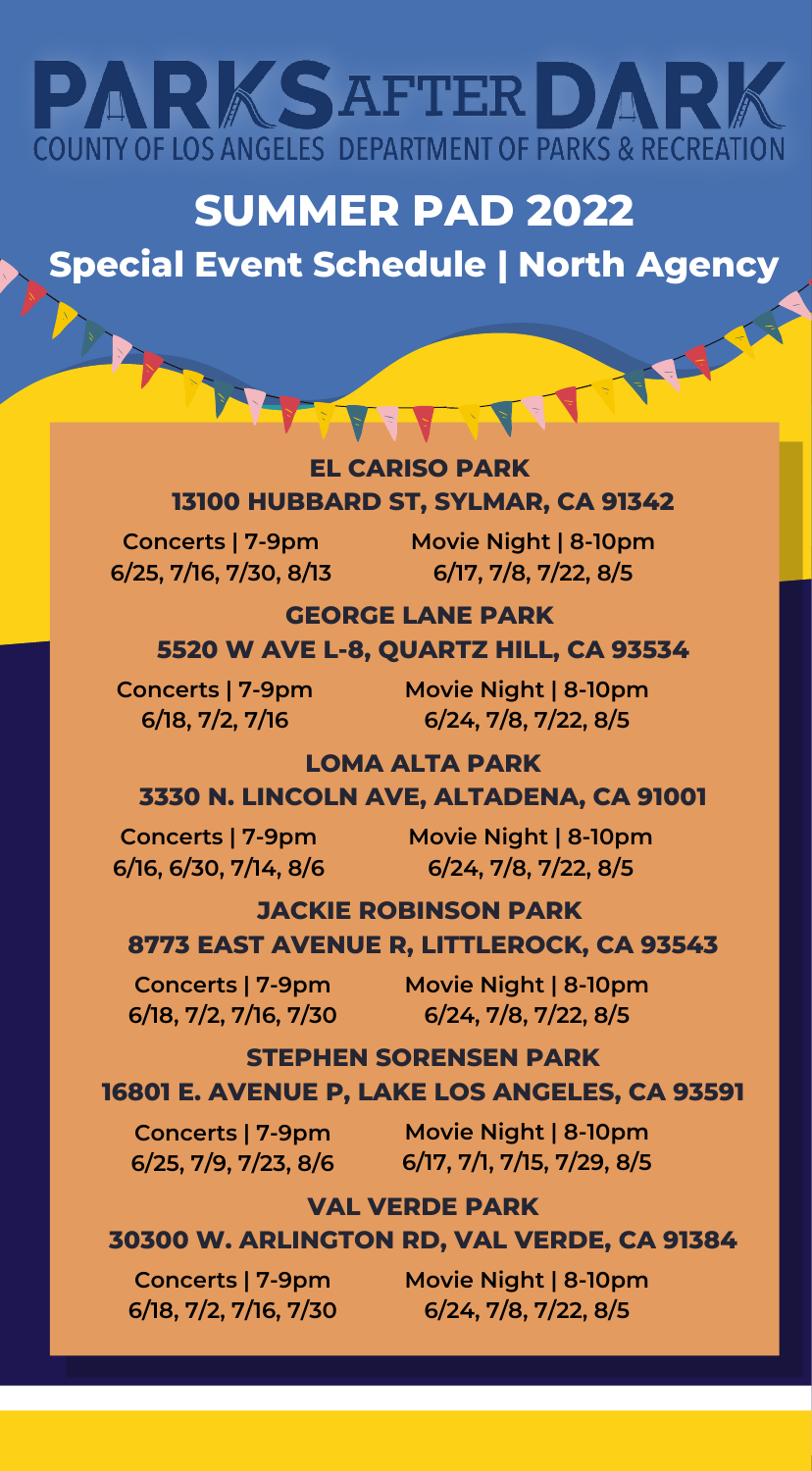# PARKSAFTERDAR **COUNTY OF LOS ANGELES DEPARTMENT OF PARKS & RECREATION**

## **SUMMER PAD 2022**

## **Special Event Schedule | South Agency**

#### **ADVENTURE PARK 10130 S. GUNN AVE, WHITTIER, CA 90605**

**Concerts | 7-9pm 6/16, 6/30, 7/14, 7/28**

**Movie Night | 8-10pm 6/18, 7/2, 7/16, 7/30**

#### **AMIGO PARK**

#### **5700 JUAREZ AVE, WHITTIER, CA 90606**

**Concerts | 7-9pm 6/23, 7/7, 7/21, 8/4**

**Movie Night | 8-10pm 6/16, 6/30, 7/14, 7/28**

**ATHENS PARK**

#### **12603 S. BROADWAY, LOS ANGELES, CA 90061**

**Concerts | 7-9pm 6/17, 7/1, 7/15, 7/29**

**Movie Night | 8-10pm 6/24, 7/8, 7/22, 8/5**

#### **BETHUNE PARK**

#### **1244 E. 61ST ST, LOS ANGELES, CA 90001**

**Concerts | 7-9pm 6/25, 7/9, 7/23, 8/6**

**Movie Night | 8-10pm 6/18, 7/2, 7/16, 7/30**

#### **EARVIN "MAGIC" JOHNSON PARK 905 E. EL SEGUNDO BLVD, LOS ANGELES, CA 90059**

**6/24, 7/8, 7/22, 8/5**

**Concerts | 7-9pm Movie Night | 8-10pm 6/17, 7/1, 7/15, 7/29**

#### **EAST RANCHO DOMINGUEZ PARK 15116 S. ATLANTIC AVE, COMPTON, CA 90221**

**Concerts | 7-9pm 6/25, 7/9, 7/23, 8/6** **Movie Night | 8-10pm 6/18, 7/2, 7/16, 7/30**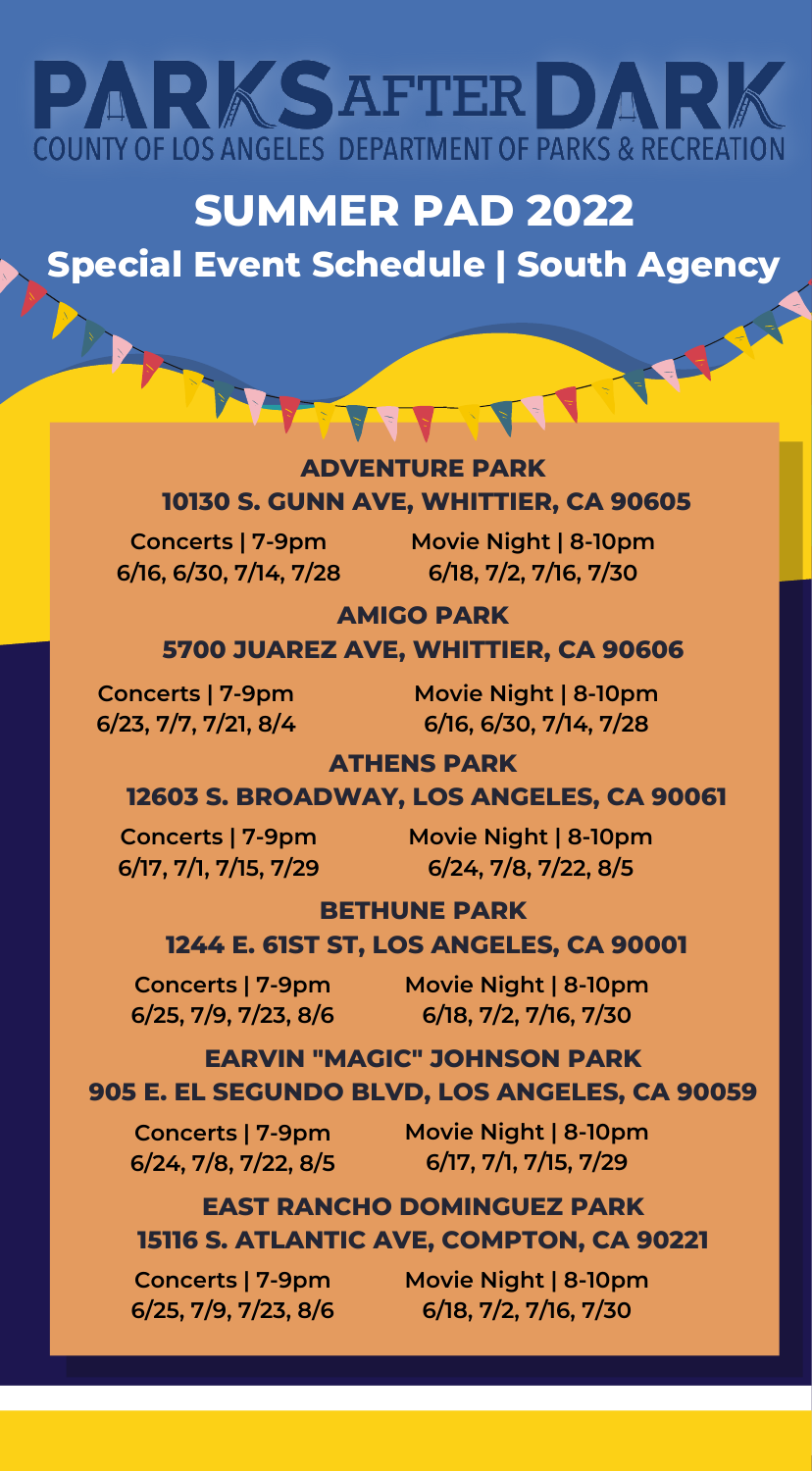# PARKSAFTERDAR **COUNTY OF LOS ANGELES DEPARTMENT OF PARKS & RECREATION**

## **SUMMER PAD 2022**

## **Special Event Schedule | South Agency**

#### **HELEN KELLER PARK 1045 W. 126TH ST, LOS ANGELES, CA 90044**

**Concerts | 7-9pm 6/25, 7/9, 7/23, 8/6**

**Movie Night | 8-10pm 6/18, 7/2, 7/16, 7/30**

#### **JESSE OWENS PARK 9651 S. WESTERN AVE, LOS ANGELES, CA 90047**

**Concerts | 7-9pm 6/17, 7/1, 7/15, 7/29**

**Movie Night | 8-10pm 6/24, 7/8, 7/22, 8/5**

#### **MAYBERRY PARK**

#### **13201 E. MEYER RD, WHITTIER, CA 90605**

**6/17, 7/1, 7/15, 7/29**

**Concerts | 7-9pm Movie Night | 8-10pm 6/24, 7/8, 7/22, 8/5**

#### **MONA PARK**

#### **2291 E 121ST ST, COMPTON, CA 90222**

**6/24, 7/8, 7/22, 8/5**

**Concerts | 7-9pm Movie Night | 8-10pm 6/17, 7/1, 7/15, 7/29**

#### **ROOSEVELT PARK**

#### **7600 GRAHAM AVE, LOS ANGELES CA 90001**

**6/16, 6/30, 7/14, 7/28**

**Concerts | 7-9pm Movie Night | 8-10pm 6/23, 7/7, 7/21, 8/4**

#### **SORENSEN PARK**

#### **11419 ROSE HEDGE DR, WHITTIER, CA 90606**

**Concerts | 7-9pm 6/18, 7/2, 7/16, 7/30** **Movie Night | 8-10pm 6/25, 7/9, 7/23, 8/6**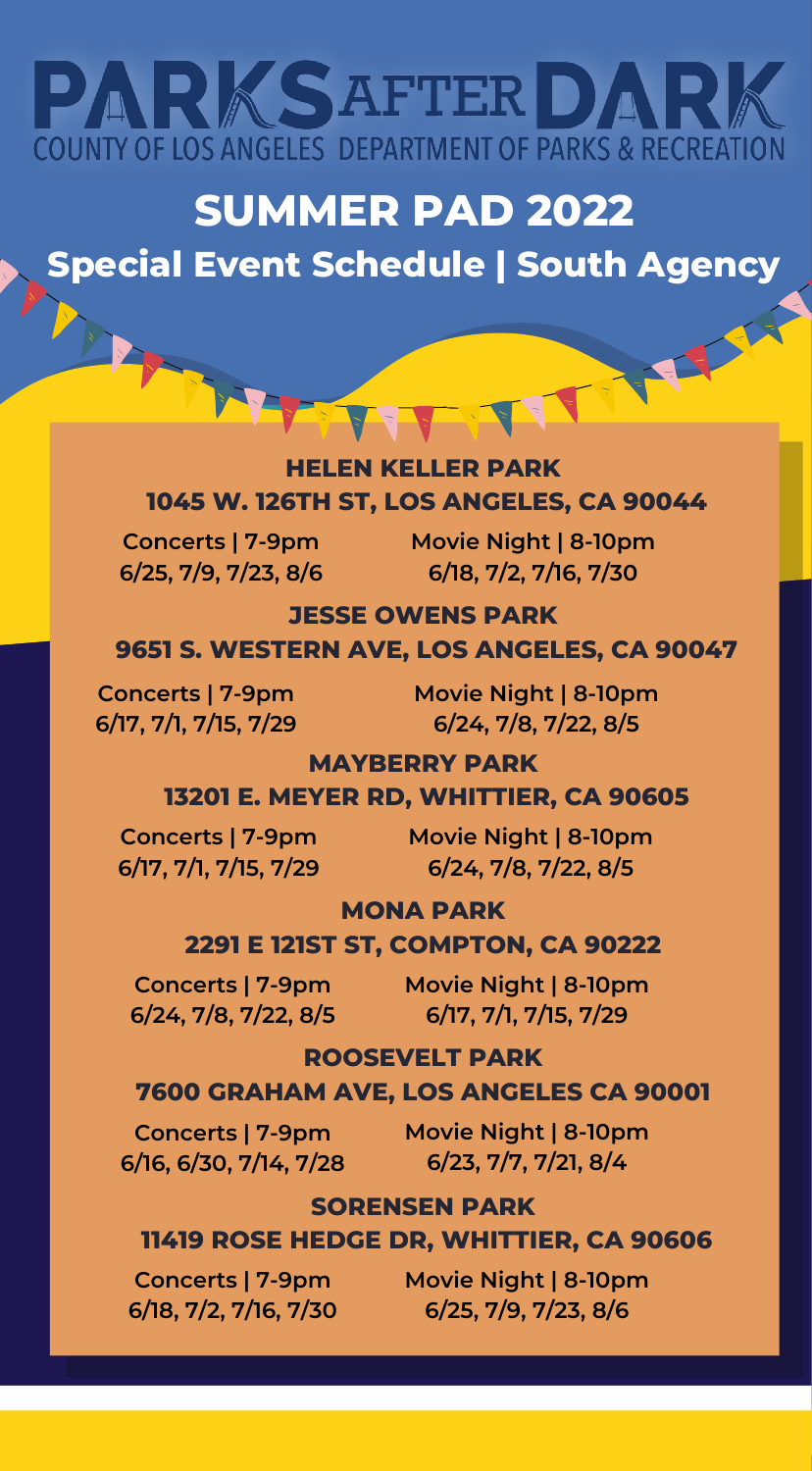

## **SUMMER PAD 2022**

### **Special Event Schedule | South Agency**

#### **TED WATKINS PARK 1335 E. 103RD ST, LOS ANGELES, CA 90002**

**Concerts | 7-9pm 6/23, 7/7, 7/21, 8/4**

**Movie Night | 8-10pm 6/16, 6/30, 7/14, 7/28**

**COLONEL LEON WASHINGTON PARK 8908 S. MAIE AVE, LOS ANGELES, CA 90002**

**6/18, 7/2, 7/16, 7/30**

**Concerts | 7-9pm Movie Night | 8-10pm 6/25, 7/9, 7/23, 8/6**

> **GEORGE WASHINGTON CARVER PARK 1400 E 118TH ST, LOS ANGELES, CA 90059**

A Brown Barnet

**Concerts | 7-9pm 6/23, 7/7, 7/21, 8/4**

**Movie Night | 8-10pm 6/16, 6/30, 7/14, 7/28**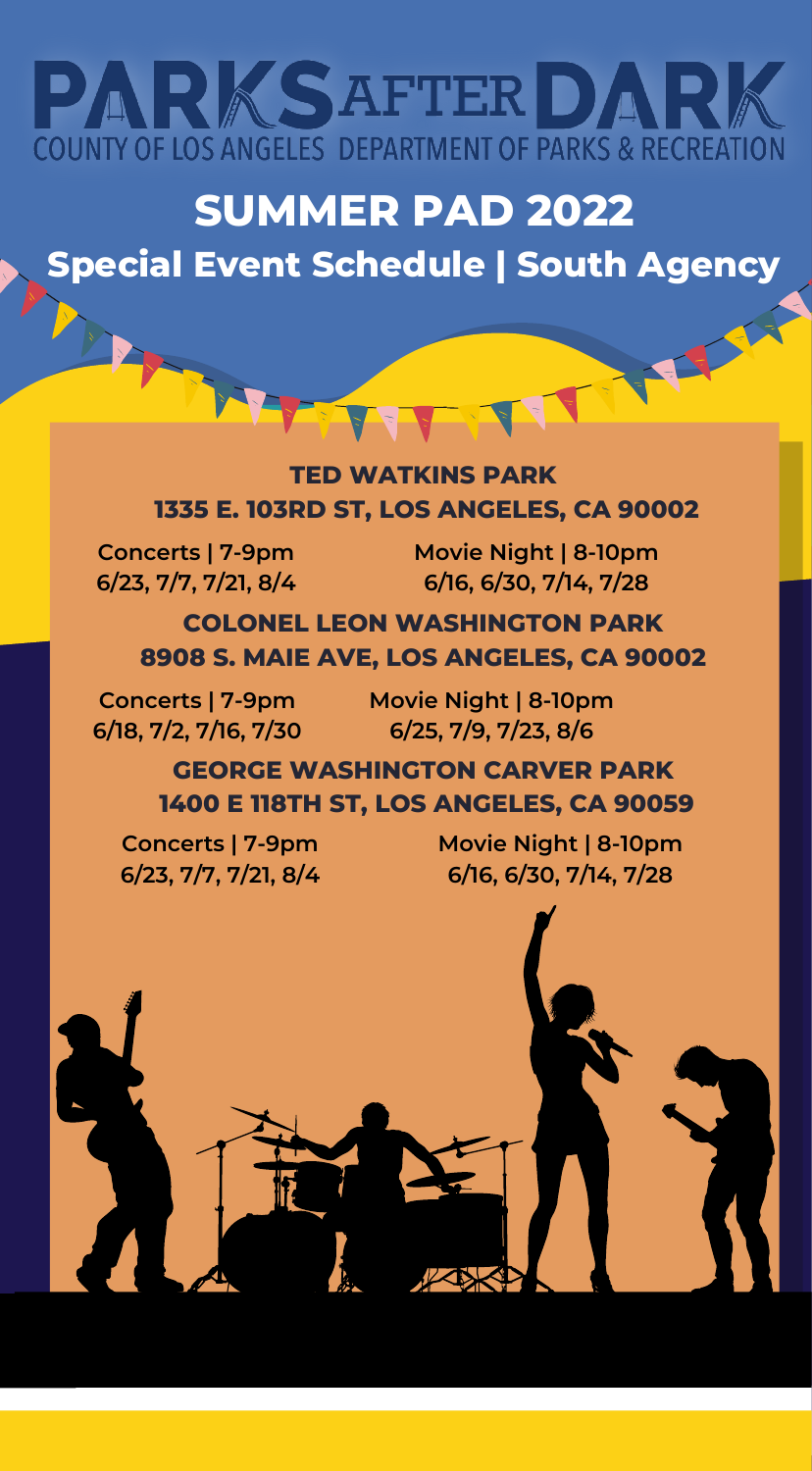# PARKSAFTERDARK **COUNTY OF LOS ANGELES DEPARTMENT OF PARKS & RECREATION**

## **SUMMER PAD 2022**

## **Special Event Schedule | East Agency**

#### **BASSETT PARK 510 N. VINELAND AVE, LA PUENTE, CA 91746**

**Concerts | 7-9pm Movie Night | 8-10pm 7/1/22(6-8pm), 7/15,7/29,8/6 6/17, 7/8, 7/22, 8/5**

#### **BELVEDERE PARK 4914 E. CESAR CHAVEZ AVE, LOS ANGELES, CA 90022**

**6/16, 6/30, 7/14/, 7/28**

**Concerts | 7-9pm Movie Night | 8-10pm 6/17, 7/1, 7/15, 7/29**

### **CHARTER OAK PARK**

**20261 EAST COVINA, COVINA, CA 91723**

**Concerts | 7-9pm 7/1,7/15,7/30, 8/6**

**Movie Night | 8-10pm 6/24, 7/8, 7/29, 8/5**

#### **CITY TERRACE PARK**

#### **1126 N. HAZARD AVE, E. LOS ANGELES, CA 90063**

**6/16, 6/30, 7/14/, 7/28 6/17, 7/1, 7/15, 7/29**

**Concerts | 7-9pm Movie Night | 8-10pm**

#### **ALLEN J. MARTIN PARK 14830 E. GIORDANO ST, LA PUENTE, CA 91744**

**6/16, 6/23, 7/14, 7/28**

**Concerts | 7-9pm Movie Night | 8-10pm 6/17,7/1,7/29,8/5**

#### **OBREGON PARK**

#### **4021 E. FIRST ST, LOS ANGELES, CA 90063**

**Concerts | 7-9pm 6/17, 7/1, 7/15, 8/5**

**Movie Night | 8-10pm 6/23, 7/7, 7/21, 8/4**